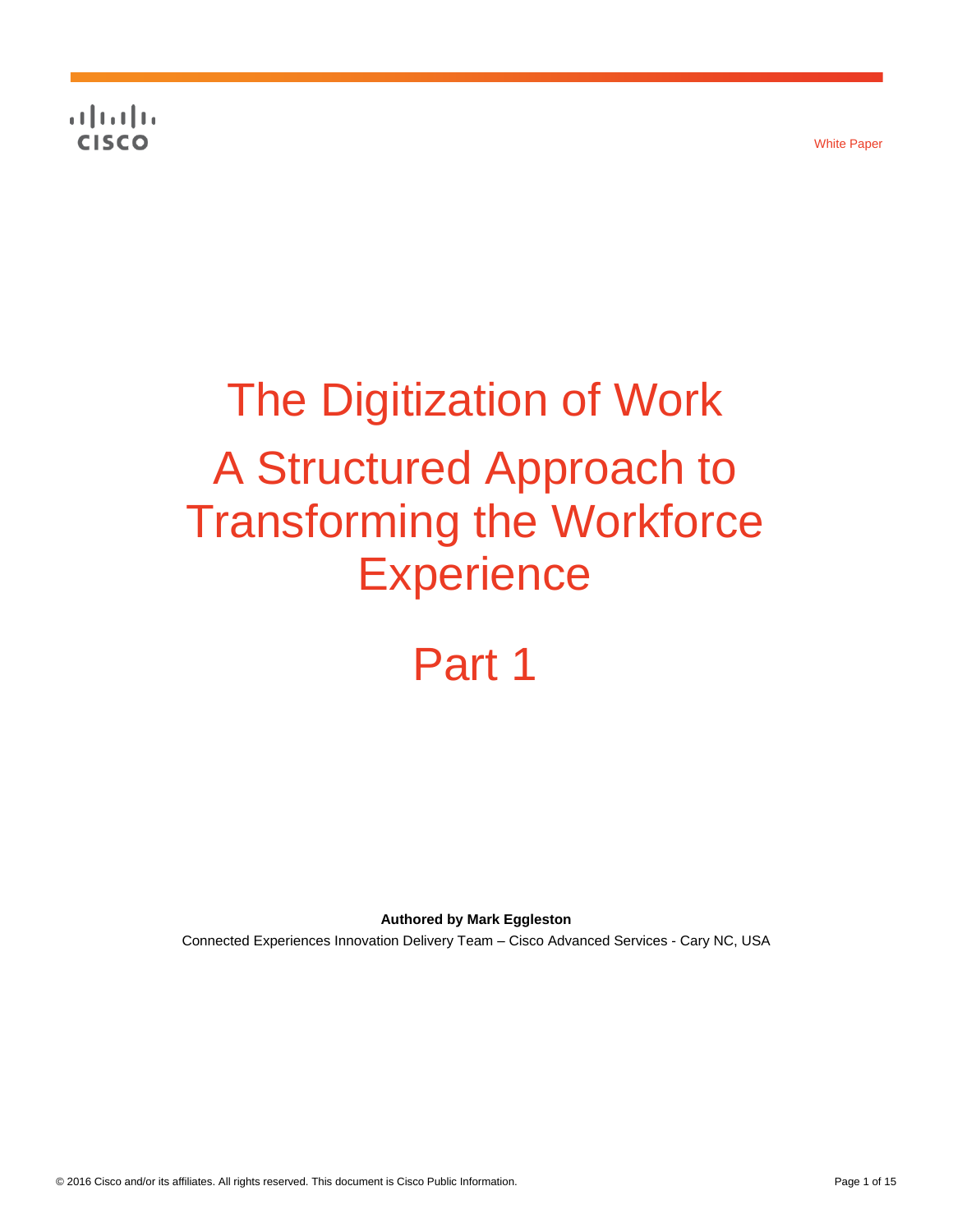### **Contents**

#### <span id="page-1-0"></span>Confidentiality

This is a Cisco public document. It can be distributed within or outside of Cisco. Third parties are not permitted to copy or redistribute without permission or proper licensing agreements.

#### <span id="page-1-1"></span>Acknowledgments

I would like thank my colleagues Ryan Blackburn, Rox Burkey, Myndi Garrett, Ingrid Kambe, Ramesh Kaza, Joe Moran, Sudhir Ramachandran, Elmer Ramirez, Hugo Smitter, Sherry Wu, my colleagues in Workforce Experience Services, and others for their contributions, reviews, and valuable feedback on these documents.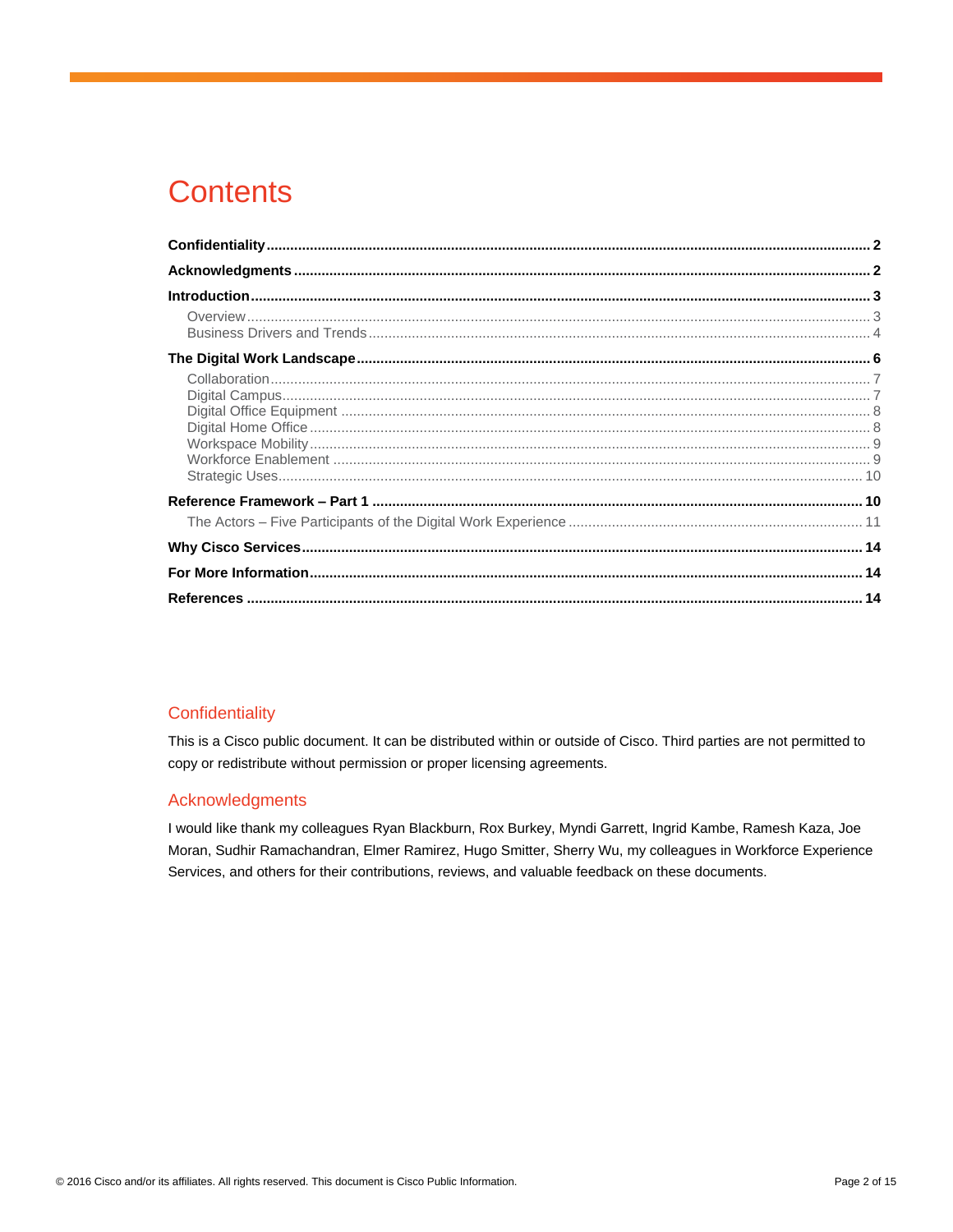#### <span id="page-2-0"></span>**Introduction**

This is the first in a two-part series of white papers designed to help business leaders better understand the topics associated with the **Digitization of Work** – the application of advanced technologies to connect people, spaces, and things together with business processes in order to enhance productivity, drive innovation, engage the workforce, and reduce costs. This paper will provide an overview of transformational trends, identify business drivers, and introduce a new framework. It also offers tools to help define the scope of the opportunity and the interrelationships between seemingly unconnected options for improving the workforce experience.

The second paper in the series introduces a structured method for the strategy and planning of a transformation of the workforce experience suited to the needs and culture of the organization. It includes a model to help understand the seven basic needs of the workforce, tools to identify the various requirements, intersections and dependencies of proposed solutions, and a comprehensive reference architecture to help establish a common strategic framework for digital work initiatives.

#### <span id="page-2-1"></span>**Overview**

Digital business transformation – the convergence of people, business, and things to enable new business models that drive revenue, gain competitive advantage, and improve efficiency – is currently top of mind among many business leaders. This trend to transform businesses and disrupt industries includes radically new and evolving technological advances around mobility, collaboration, security, the Internet of Things (IoT), and more. Analysts predict that four in ten businesses are destined to disregard this critical shift, and will therefore fail within the next five years.<sup>1</sup> Currently, the focus of these transformations is on specialized business processes, primarily in manufacturing, logistics, healthcare, and other verticals. The dramatic improvements in those functions are obvious. Manufacturing plant floor operations, for example, have radically evolved to increase automation, improve speed and quality, and to analyze every aspect of operations processes. Similarly, logistics has been revolutionized to the point that a package recipient can know within minutes of when their delivery will arrive. It seems certain that investment will continue in these areas with the expectation of significant benefits for the foreseeable future.

#### "Digital business is the creation of new business designs by blurring the digital and physical worlds" - Gartner

Unfortunately, the digital transformation of the workforce, and especially the knowledge workers – those working in the "carpeted spaces" of the organization – has been much less impressive. In fact, most workers have a much better digital experience in their personal life than they do at work. Savvy millennials video chat with friends on their mobile devices; receive restaurant recommendations, and make reservations at the touch of a finger; learn to do almost anything through online videos; live in homes that sense and automatically adapt to their needs (lighting, temperature, entertainment, and security); and store and share all of their information in the cloud.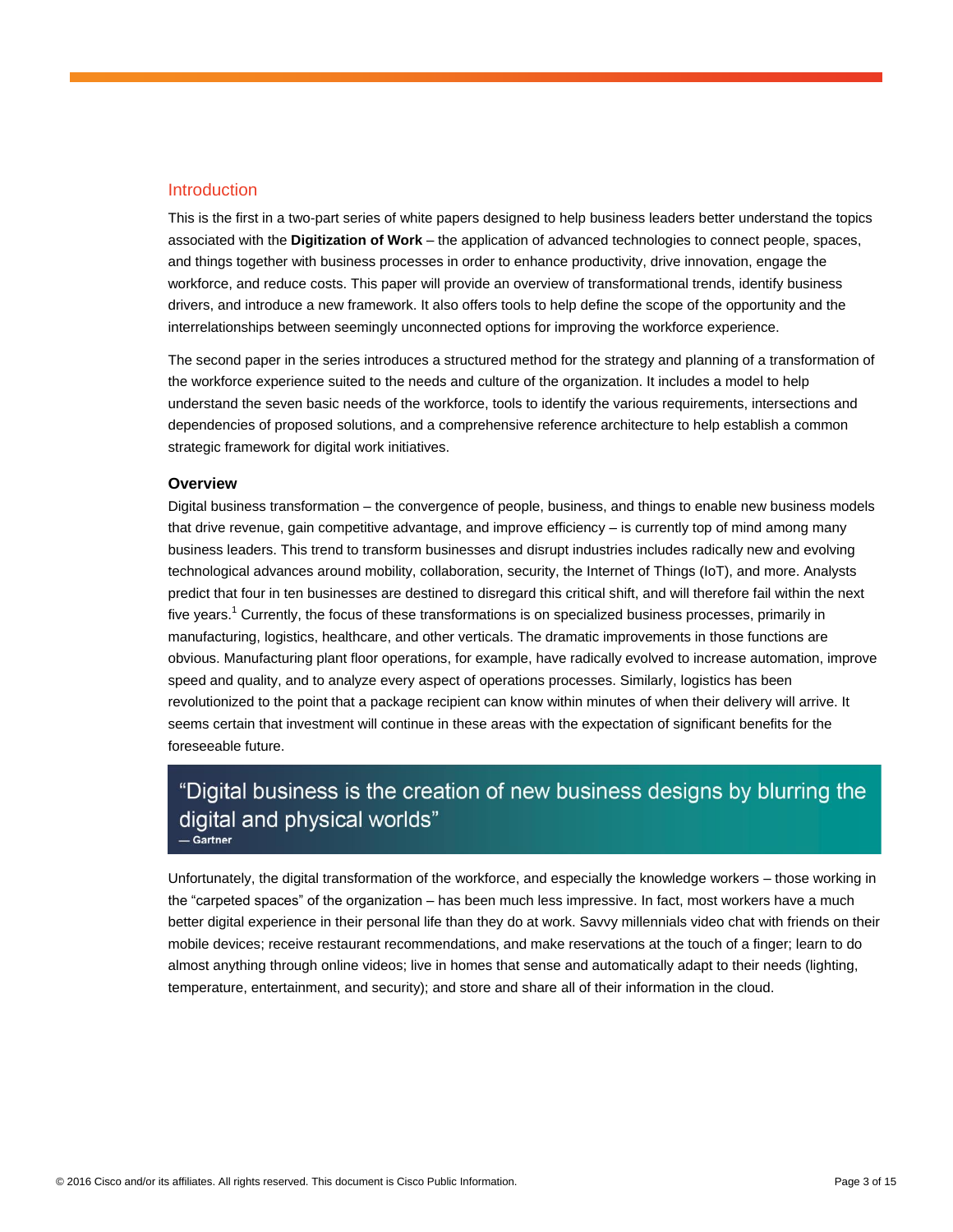Meanwhile, in their workday, they live in a world of email and desk phones; using uncoordinated and often manual processes for organizing meetings and equipment; searching for information in sparsely populated and largely unstructured intranets; all amidst the bleak landscape of the familiar cube farm. It should not be surprising that employee engagement among workers is at an all-time low – only 32% in the United States and much lower in many other parts of the world. For most companies, employee pay is the second largest operational expense and this lack of engagement is costing roughly one-third of that line item.<sup>2</sup> Clearly, something must change or many of these organizations neglecting the needs of their workforce will soon fall to a new generation of nimble startups.

The good news is that many enterprises are beginning to embrace the idea that changes in the work environment are critical to the recruitment, retention, and engagement of top talent. Furthermore, these changes can significantly improve other business imperatives such as productivity, cost control, and innovation. These are powerful and often disruptive changes that are not restricted to the workplace, or to the workforce. Instead, they cross the boundaries of work, home, and travel; and they impact employees, contractors, partners, customers, and more. This undertaking – the Digitization of Work – is fundamentally changing the way people think about work.

There are a number of excellent publications, such as **Workforce Transformation in the Digital Vortex**<sup>3</sup> from the Global Center for Digital Business Transformation and The Future of Work<sup>4</sup> by Jacob Morgan, that more fully describe the problems, implications of various solutions, and cumulative benefits. The goal of this paper is not to echo these works, but to begin to define the scope of the opportunity; to establish a referential framework to help understand and build integrated solutions; and to offer a method for creating a strategic approach for digital work within the organization.

#### <span id="page-3-0"></span>**Business Drivers and Trends**

The entire concept of work is undergoing a radical transformation. Major shifts in culture, technology, and business are challenging the traditional ways organizations have operated for nearly a century. These shifts include:

- Employee engagement: The employees (and others in the organization's workforce) the heart of the organization and the key to its success – are not interested in their jobs. Based on a survey done by Gallup across 142 countries, on average, 68% to 87% of employees in an organization are either disengaged or actively dis-engaged.<sup>5</sup> Disengaged employees are the ones that come in to work to "collect a paycheck." Actively dis-engaged employees are those that openly express a negative attitude. They bring the morale down by spreading discontent. This has an enormous impact on the bottom line, with over one-third of salaries simply being wasted.
- Multi-generational workforce: The workforce is aging and many organizations are having trouble recruiting younger talent. In manufacturing for instance, 35% of workers are set to retire in five years, leaving a huge knowledge gap.<sup>6</sup> Some companies are developing creative programs to allow older people to retire, but then stay on as remote contractors. Others are looking to digitization to automate as many processes as they can.

Employee engagement factors vary by generation. A typical enterprise now has four distinct generations: baby boomers, Generation X, millennials and Generation Z. Each of these generations has different motivations, values, and work styles. Management must, to some degree, personalize an approach for each generation to improve engagement. By the year 2025, 75% of the workforce will be comprised of millennials.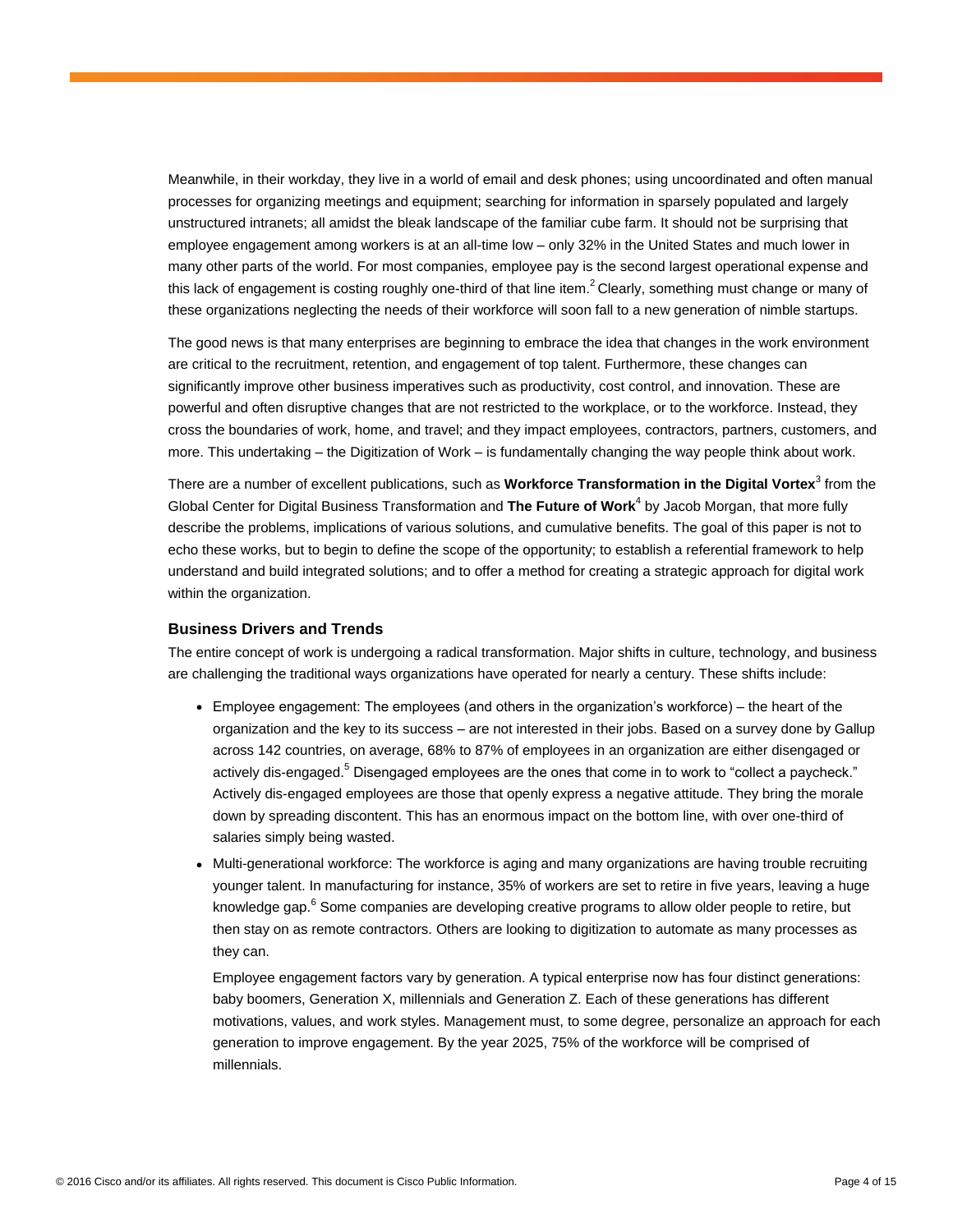● Mobility and flexibility: The proliferation of mobile devices is driving two major behavioral changes in the workforce. First, the boundaries of the traditional 9-to-5 workday are breaking down. While there still may be "standard" hours of work, many organizations now need workers to be available at almost any time during the day. This is driven in part by the increasing movement towards globalization found in most enterprises.

Second, given the extended working hours, workers now expect some flexibility in their workday. This means the ability to take time to see a child's school play, or to squeeze in some time for exercise during the day. This seems especially true for younger generations who place a premium on flexibility in their work life and are measuring employers against the ability to support this.

Internet of Things (IoT): There are over 13 billion "things" connected to the Internet today, and this is expected to grow to over 50 billion by the year 2020. Powerful technology trends such as increasing processing power, storage, and bandwidth, combined with increasing capability for connectedness and shrinking form factors, all work together to ensure that the organization will see unprecedented changes in the next decade.

Business value creation is shifting to the power of connections and more specifically, to the ability to create intelligence from those connections. Organizations can no longer rely solely on internal core competencies and the knowledge of their employees; instead, they need to capture intelligence faster and from many external sources. This will occur through connections enabled by the Digitization of Work.

To address these challenges and opportunities, organizations must adopt a holistic, structured, and architectural approach that focuses on aligning technological, social, and business drivers. Successful initiatives require:

- Clear, cross-functional strategies based on business imperatives, not technology
- Structured frameworks that identify and consider each of the various participants
- Clarity in understanding the diverse needs of the participants

For CXOs, this is a call to rethink business models, processes, and cultures. Most notably for leaders in facilities, corporate real estate (CRE), human resources (HR), and information technology (IT), this represents an opportunity to transform the role of their organizations in the enterprise. These organizations can evolve from service-oriented cost centers to strategic partners. They can demonstrate long-term business value for the organization by working with key stakeholders (including corporate communications, learning and development, finance, sales, and other departments) to develop a business-led strategy and an accompanying business and technology architecture (i.e., a unified model that shows key components and interrelationships). Beyond these shared-services organizations there are even more opportunities for line-of-business leaders to make a dramatic impact on the way their organizations function.

A few companies, such as Cisco, Nike, American Express, and GlaxoSmithKline, have begun to take a strategic and holistic approach to the Digitization of Work $^8$ , but most organizations have not yet considered the importance of coordinating workforce and workplace initiatives. Isolated projects, often initiated by facilities or other shared services organizations, typically offer value for the business and the worker, but the long-term outcome yields inconsistent user interfaces, isolated data sources, and fragmented business processes. A holistic approach like those taken by best-in-class organizations will provide the opportunity to capitalize on concepts such as human-centered design, cross-systems integration, and eventually on techniques such as contextual processing.

i The capability for automatically gathering and applying relative information about an activity or task (time, location, status, role, number and location of participants, etc.) to programmatically infer the desired outcome and thereby improve or streamline the process.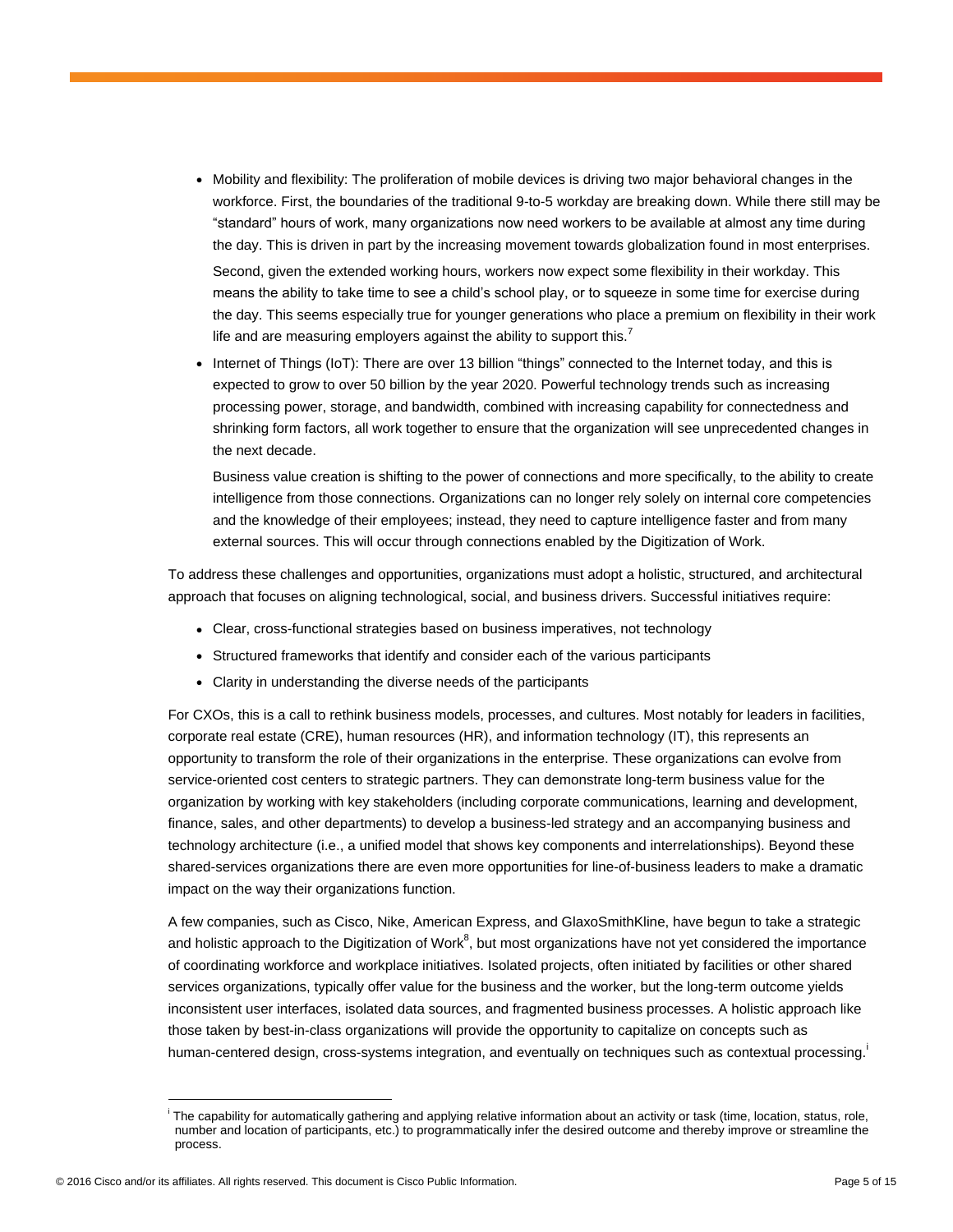This level of focus and coordination will ultimately drive greater value for the organization and satisfaction for the workforce.

Cisco<sup>®</sup> Services has developed an approach to the Digitization of Work that reflects this comprehensive view of the opportunities for transformation. Included in this methodology are the Digital Work Landscape, Digital Work Framework, and Digital Work Reference Architecture, all of which are covered in this two-part white paper. Taken together, these tools can serve as a guide for any organization that is eager to best utilize collaboration technologies, mobile and location-aware applications, enterprise social, analytics, and IoT solutions throughout the workforce experience.

#### <span id="page-5-0"></span>The Digital Work Landscape

Emerging social and technological trends are driving changes into every aspect of the work culture. Without some standards, it can be difficult to identify, understand, and prioritize the various opportunities for transformation. The Digital Work Landscape (Figure 1) helps define the scope by identifying six major domains of digital work with specific examples. This diagram is drawn in such a way that the domains intersect and overlap to show areas where they are strongly linked. For example, in the **digital campus** domain the **meeting spaces** opportunity has a strong connection to the **collaboration** domain because of the importance of having collaboration tools in the conference rooms. Where the domains do not intersect, there is either a weaker linkage or, in a few cases, no linkage at all. Further explanation of each of the six domains follows.



#### **Figure 1.** Digital Work Landscape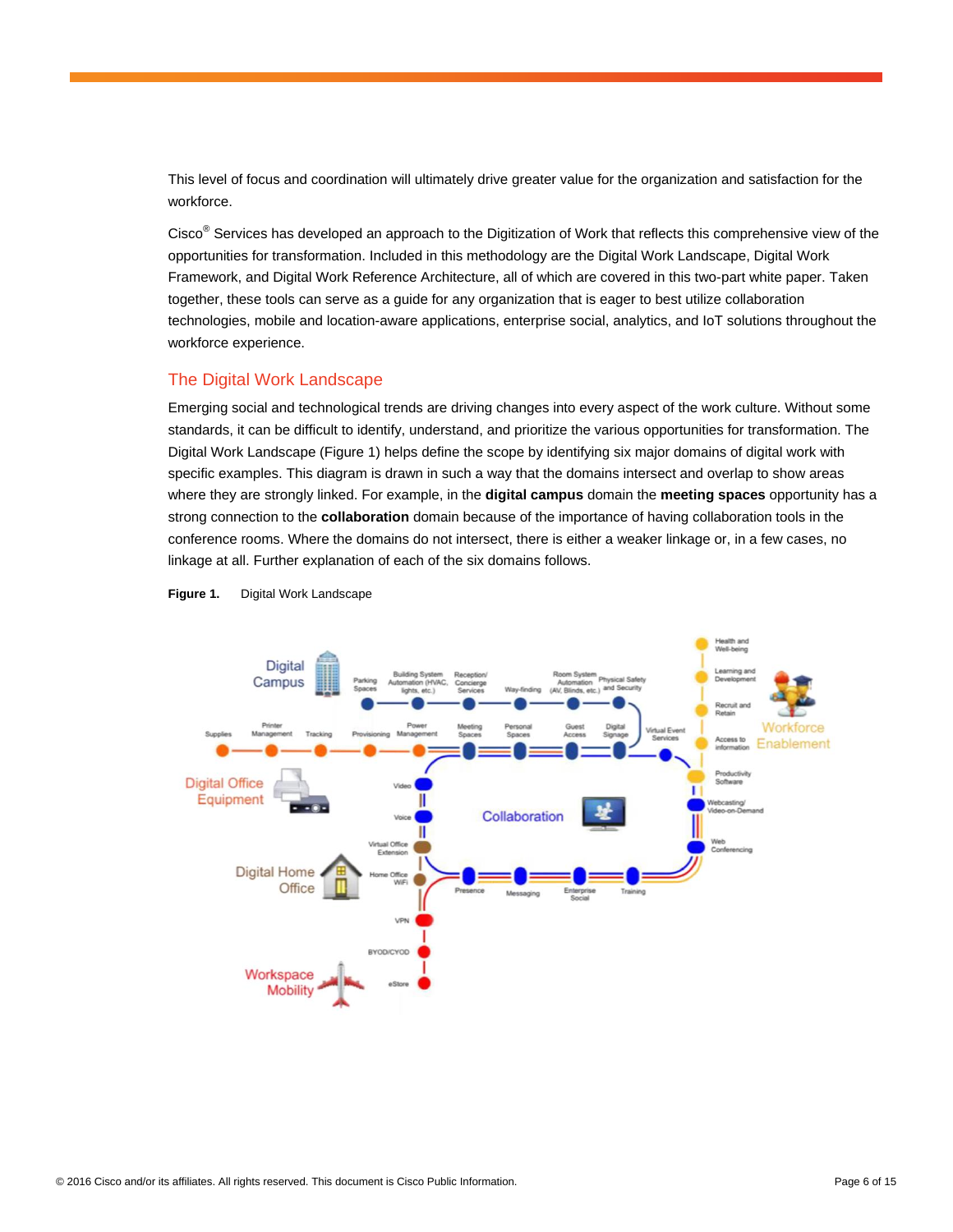#### <span id="page-6-0"></span>**Collaboration**

This is the backbone of any Digitization of Work program.<sup>9</sup> If there is any doubt about the importance of collaboration technologies, simply watch what happens to an organization when the email or voice system goes down for an hour. New collaboration tools and processes are exploding into the workplace as younger, tech-savvy workers constantly seek to improve their work experience. They easily find new tools, often for free, on the Internet. Although they are rarely sanctioned by IT – at least not at first – they are almost inevitable as workers access them using web browsers or bring them on personal mobile devices. This practice creates both a significant security risk for the organization as well as problems with multiple, inconsistent, and unsupported products. The only way to address this issue is to get in front of it by providing the kinds of tools that the workers expect. Doing this effectively means ensuring that any new tools are properly aligned or integrated into the workforce experiences delivered in the other domains. This is essential for avoiding a series of siloed solutions, each of which would require its own training and adoption programs.

Collaboration, in this context, includes capabilities that offer communications in real time (synchronous), like voice and video communications; and those that work at whatever time the individual desires (asynchronous), like email and voicemail. There is also a group of capabilities that offer near-real-time collaboration. It includes capabilities like texting, instant messaging, and persistent chat. When structured correctly, the solutions in the collaboration domain will intersect with each of the other domains in the landscape.

#### <span id="page-6-1"></span>**Digital Campus**

This domain describes the opportunities associated with the **digital awakening** of an organization's real estate and facilities. As the IoT begins to permeate the workplace, sensors will begin to securely capture environmental and transactional data; systems will provide analysis and assessment; and actuators or other network-connected devices will react accordingly. The IoT is enabling dramatic changes for the workforce, many of which are or soon will be available, just in time for the dynamic changes emerging in the workplace.

Take, for example, the move to hot-desking (sometimes called hoteling or hot-swapping) to provide open, flexible spaces that allow for more efficient utilization of space and increased collaboration among workers. This approach is a dramatic change from our traditional model of assigned space and the associated expectations of personalization, storage, and privacy. There are a number of articles that describe the risks and difficulties associated with implementing this disruptive change in work style.<sup>10</sup> But many of those challenges can be mitigated when the worker is provided with online tools for reservation and configuration of the workspace. This facilitates a task-appropriate workspace when they arrive at the office (or lets them know when one is not available) and can even automatically personalize the environment in that space, including options such as desk phone extension, lighting, and temperature. Other examples in this domain include solutions such as smart campus parking<sup>ii</sup> and floor-by-floor building navigation (or wayfinding) $^{\text{iii}}$  to help get everyone to their meetings on time.

The spaces in which we work have a strong correlation to the ways we communicate. This is why the Digital Work Landscape shows such a strong correlation between the digital campus and collaboration domains. Collaborative tools must be both **straightforward** and **highly integrated** into the facility in order to be adopted and achieve maximum value.

iiiiif Smart+Connected Parking," Cisco, [http://www.cisco.com/c/en/us/solutions/industries/smart-connected-communities/city](http://www.cisco.com/c/en/us/solutions/industries/smart-connected-communities/city-parking.html)[parking.html.](http://www.cisco.com/c/en/us/solutions/industries/smart-connected-communities/city-parking.html)

iii "Floor Navigation", Cisco, [http://www.cisco.com/c/en/s/td/docs/wireless/mse/8-0/CMX-Connect-and-Engage-Mobile-](http://www.cisco.com/c/en/s/td/docs/wireless/mse/8-0/CMX-Connect-and-Engage-Mobile-SDK/guide/Cisco-CMX-ConnectEngage-Mobile-SDK-Config-Guide/CMX-Mobile-Application-SDK.html#83285)[SDK/guide/Cisco-CMX-ConnectEngage-Mobile-SDK-Config-Guide/CMX-Mobile-Application-SDK.html#83285.](http://www.cisco.com/c/en/s/td/docs/wireless/mse/8-0/CMX-Connect-and-Engage-Mobile-SDK/guide/Cisco-CMX-ConnectEngage-Mobile-SDK-Config-Guide/CMX-Mobile-Application-SDK.html#83285)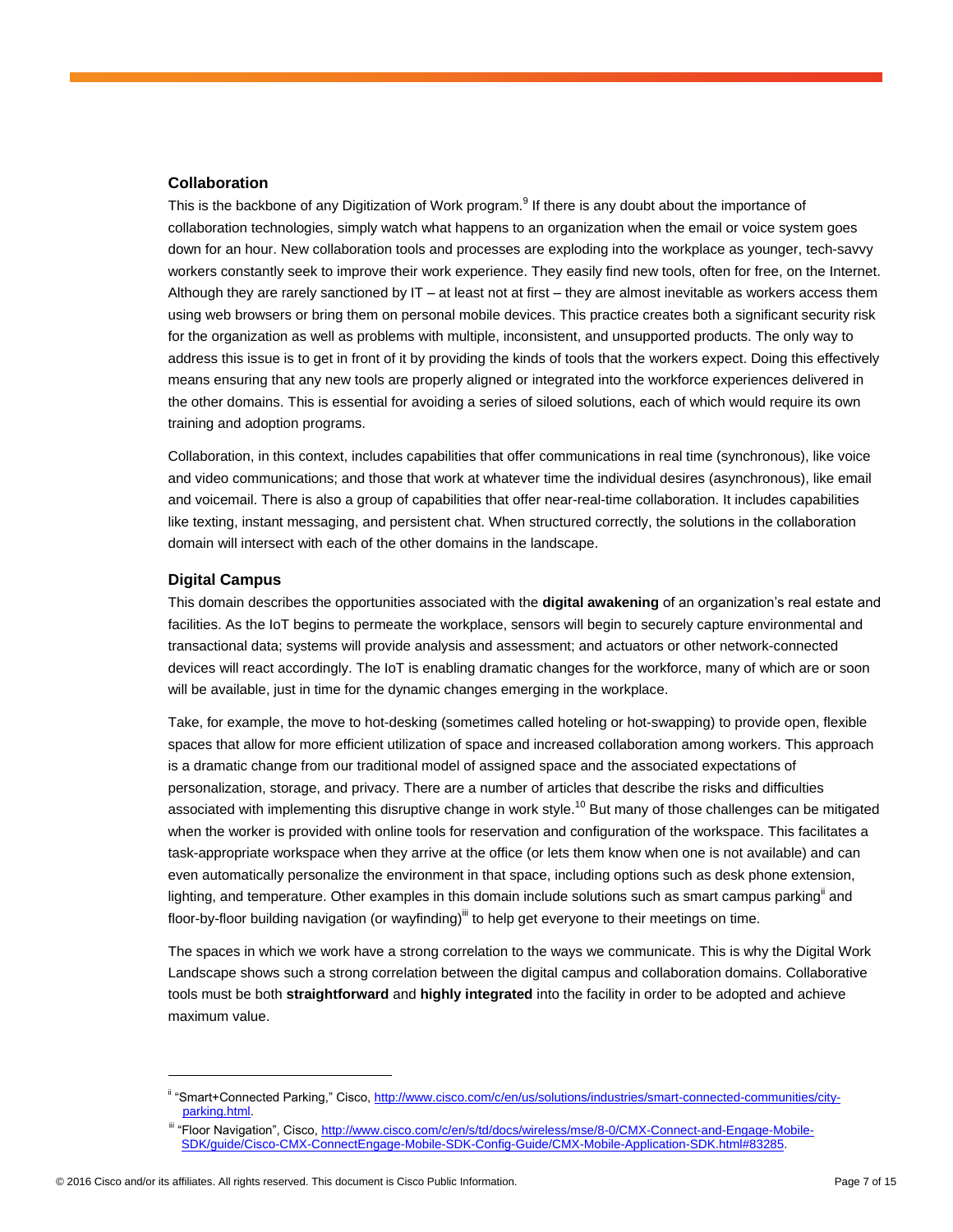#### <span id="page-7-0"></span>**Digital Office Equipment**

Despite the recent media focus on virtual tools (mobile apps, web sites, social media, etc.), there is still a huge reliance on the physical objects in our offices – whether they are on campus or at home. Furniture, storage, supplies, and physical computing devices are all important parts of the workforce experience. With the exception of our computing tools, most of these have not improved much in decades. That is about to change.

With the IoT, many of the devices and equipment in the office environment are about to become "smarter". Desks and chairs will conform to the user's preference. File cabinets and lockers will know their contents and who is authorized for access. Even the humble ink pen will be able to communicate with the computer (these are actually available today!) Sophisticated solutions are now available for centrally controlling energy usage for electrical devices.<sup>IV</sup> Even for equipment or supplies that are slow to "wake up", there are processes that can be improved for stocking, delivery, tracking, management, and disposal. Many of these processes could, and likely should, be automated to reduce costs and improve productivity.

Of course, some types of equipment in the office environment have been digitally enabled for years. Networkconnected printers and copiers, for example, send alerts requesting supplies when they are getting low on ink or paper. More recently, vending machines use wireless or even cellular communications to send messages to suppliers when they break or when they run low on chips or sodas. Valuable equipment may be tagged with some sort of electronic tracker to help prevent theft or accidental loss.

All of this equipment is important to our in-office experience. The Digital Work Landscape diagram indicates this strong linkage to the digital campus domain, especially in meeting and personal spaces in the office. It also shows the relationship with the collaboration domain. Collaboration often requires equipment like whiteboards, projectors, and even the tables and chairs we use when we meet.

#### <span id="page-7-1"></span>**Digital Home Office**

The migration of large numbers of knowledge workers from corporate offices or branches to home offices – either full- or part-time – is one of the fastest growing trends in the Digitization of Work.<sup>11</sup> This is driven by factors such as facilities and real estate costs, employee satisfaction and retention, and the recruitment of key talent ("hire the best, wherever they may be"). The conventional method for equipping the home office – simply providing the worker with a cell phone and laptop and then assuming they will manage their broadband connection – is no longer viable. Many workers will require a full complement of office tools and equipment in the home. Employees who are not appropriately equipped for home working will demonstrate reduced productivity and much lower engagement. Collaboration tools should be as good as those available in the office.

This requirement introduces a number of challenges, with connectivity and security at the forefront. The home network environment is becoming increasingly complex. Typically, there will be many users and a variety of devices competing for bandwidth. Some home networks have multiple routers, switches, and other network equipment in a haphazard attempt to provide adequate bandwidth and range for all family members' devices. People are facing significant challenges managing their in-home network environment and configuring it to ensure that their work-related data is prioritized over their home entertainment data.<sup>12</sup> Video conferencing, a key factor in improving engagement and collaboration, is especially susceptible to a poorly configured network.

iv "Cisco Energy Management Suite," Cisco, [http://www.cisco.com/c/en/us/products/switches/energy-management](http://www.cisco.com/c/en/us/products/switches/energy-management-technology/index.html)[technology/index.html.](http://www.cisco.com/c/en/us/products/switches/energy-management-technology/index.html)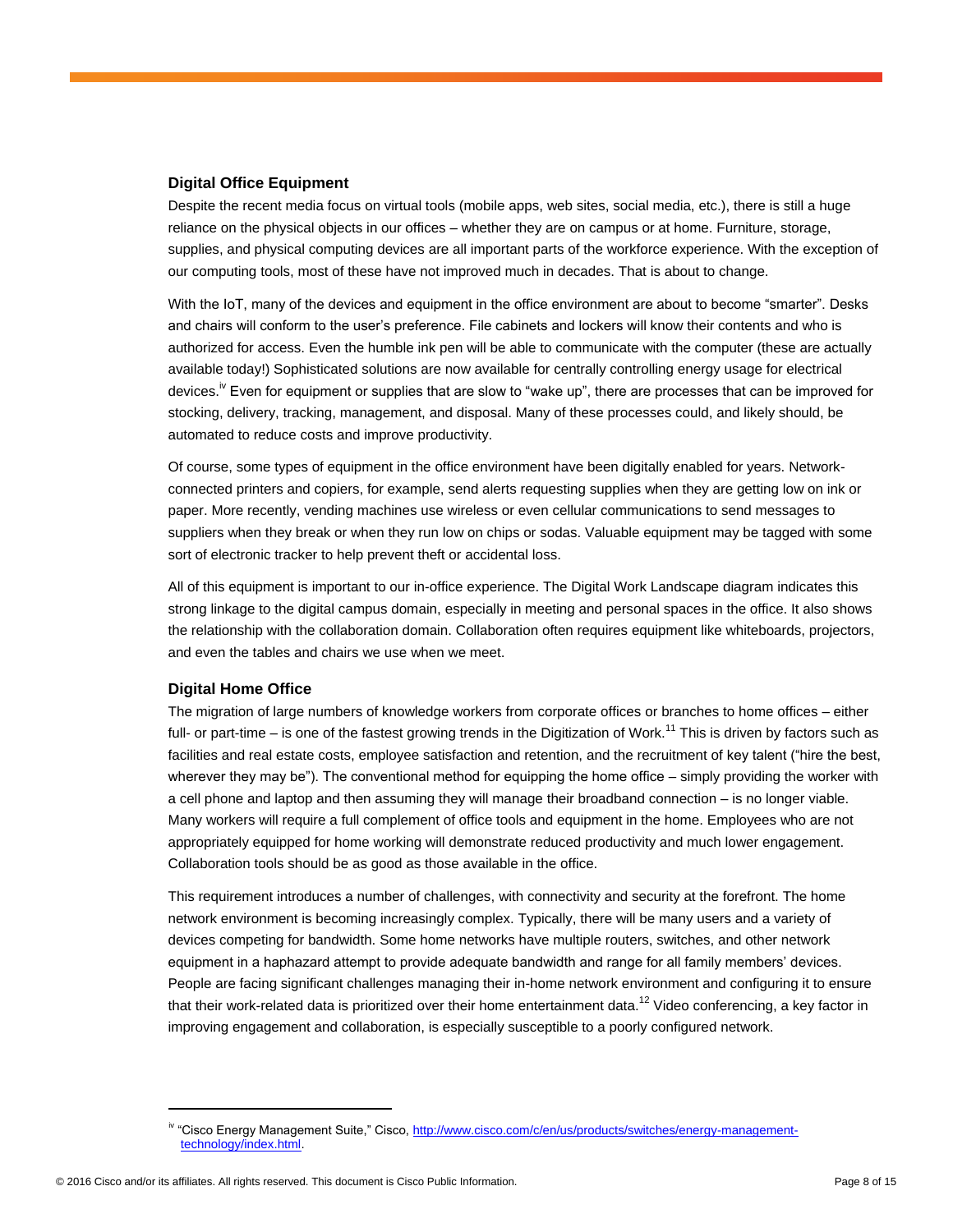Security is the other major concern. Each home office has the potential to create a new vulnerability for the organization. Standardized equipment, software, policy, and processes are critical to ensuring the integrity of enterprise information.

#### <span id="page-8-0"></span>**Workspace Mobility**

The flood of mobile devices in the past six years has created an unparalleled disruption in our traditional ways of working. The expectations of workers, especially younger generations, have relentlessly driven change in the technology supported by the enterprise. In many cases these changes have introduced significant risk. Examples include restricted information that is inadvertently stored in unsecure repositories, and confidential conversations that are conducted on open communications channels. Many corporate secrets have been exposed with little or no effort by a hacker.

But even with these risks, the move to mobility is not going away. In fact, workers now expect these capabilities to be not only available, but also effortless. Leaders in many enterprises have increasing expectations that workers be available anywhere and anytime. Almost overnight, organizations have moved from a posture of resisting many of the mobile devices and applications, to embracing them. Fortunately, the supporting technology is evolving just as quickly. Secure and manageable solutions have emerged that effectively extend the boundaries of the office to include the mobile device, wherever it may be.  $\check{ }$  There are even offline modes in many applications that allow the workers to be productive when they do not have wireless or cellular access.

Managing the infrastructure to mitigate these risks is crucial. Standards and restrictions must be enforced on any mobile device that connects to the organization's network. This includes both bring your own device (BYOD) and choose your own device (CYOD) (i.e., a company-provided set of devices). Applications for enterprise use must be approved and vetted through a secure source (i.e., a mobile enterprise application store [eStore]) to avoid malware and other security risks. Policies are also crucial, especially when the worker uses the same device for both personal and business purposes. While some policies depend on the voluntary compliance of the end user, some functions such as location-specific access (for example, information only available when at an approved location) or compliance auditing, can be enforced through automated solutions. When done correctly, the result is transformative and a key step on the road to becoming a digital enterprise.

#### <span id="page-8-1"></span>**Workforce Enablement**

Nothing in the Digital Work Landscape has much meaning without the workers themselves. The needs in this domain are personal and specific to individual workers. As mentioned, today's workers are growing more sophisticated in their expectations of tools and techniques. These needs center on their ability to create and manage information; to grow and develop in their careers; and to succeed both in their job and in their personal life.

Some of the opportunities listed in this domain are traditional parts of the workforce experience. Productivity software (i.e., word processing, spreadsheets, and presentation software), for example, is standard for every worker. But there are changes in the way those tools are accessed and how they integrate into the rest of the workforce experience. Many tools are evolving to become co-creation tools. This means that the software exists in the cloud, enabling multiple users to edit a document simultaneously, and thereby enhancing collaboration and teamwork. Examples include Google Docs (word processor) and Smartsheet (spreadsheet).

v "Cisco Identity Services Engine," Cisco, [http://www.cisco.com/c/en/us/products/security/identity-services-engine/index.html.](http://www.cisco.com/c/en/us/products/security/identity-services-engine/index.html)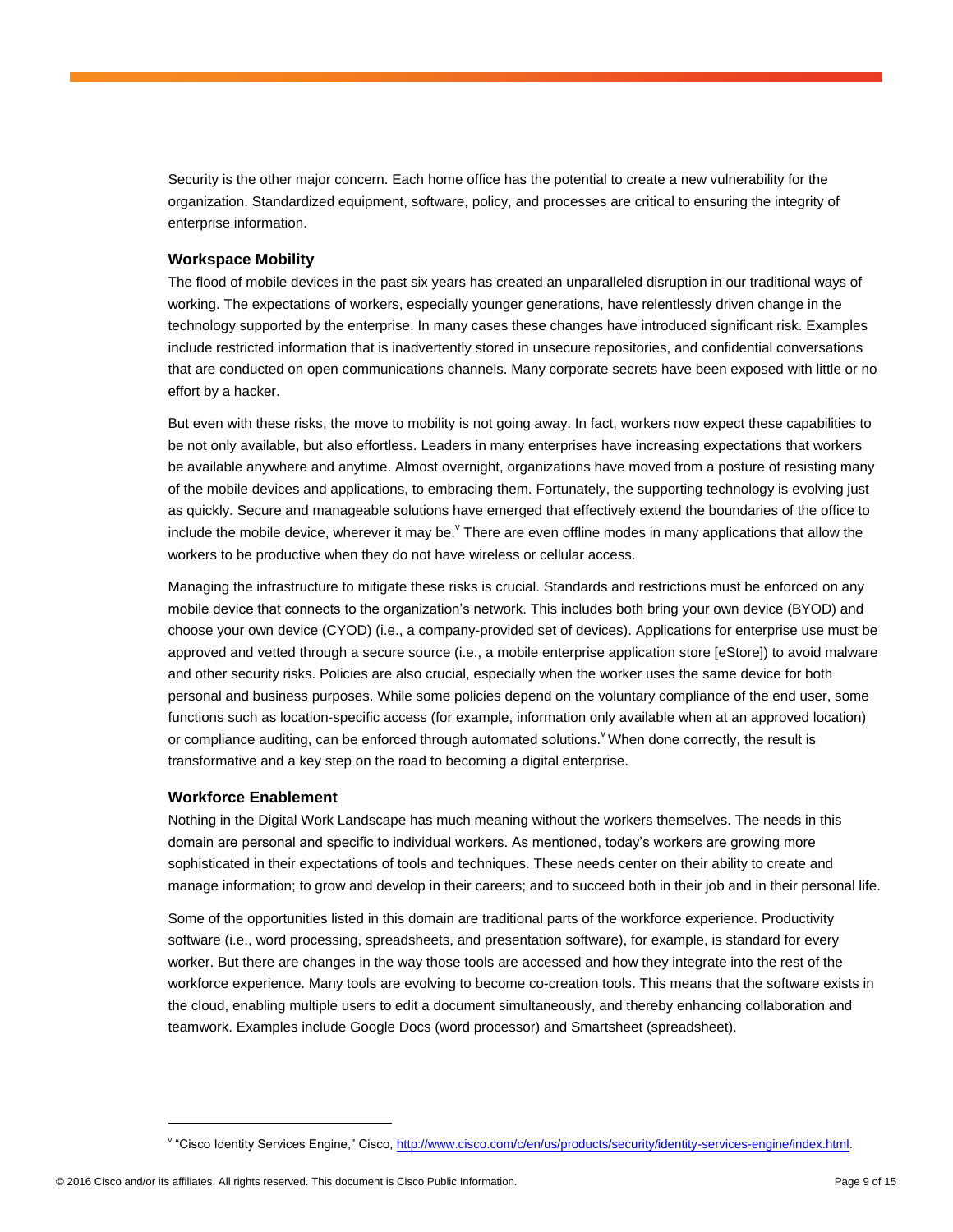Other opportunities in this domain often lack sophisticated, technology-enabled processes. Examples include health and wellness and learning and development. Historically, while the organization's senior leadership encouraged these important activities, implementation and management was largely left to the worker. Now, new software and equipment, such as wearable devices, allow the organization to play a much more active role. This will ultimately promote a workforce that is healthier, happier, smarter, and more engaged.

#### <span id="page-9-0"></span>**Strategic Uses**

The various opportunities illustrated in the six domains of the Digital Work Landscape are only a sampling of what may evolve in coming years. There will undoubtedly be surprises in the exponential growth of technical innovation. Amid this rapid change, this model can help to identify, assess, prioritize, and track the opportunities and then align them with the desired culture of the organization. Maintaining a focus on high-level priorities can help avoid the temptation to pursue the latest fads and whims portrayed by some real estate, facilities, technology, and HR vendors.

The model can also help in considering how seemingly disparate solutions could and should work together. For example, the realization that the enablement of successful collaboration requires solutions for improving parking, wayfinding, guest registration, and meeting spaces can inspire some innovative and holistic thinking. Understanding and mapping these connections can also help with prioritization and allocation of resources. Ultimately, this model is a simple reference for driving organization and high-level planning. Additional models are required to develop a detailed strategy.

#### <span id="page-9-1"></span>Reference Framework – Part 1

After reviewing the Digital Work Landscape, it is obvious that a major challenge for any organization seeking to embrace the Digitization of Work is the sheer number of opportunities available for improving the workforce experience. And, for every opportunity area there may be multiple solutions. Key questions must be addressed around what determines which opportunities should be in scope; which solutions are most appropriate for the impacted workers (knowing that different cultures may require different solutions); and how they should be prioritized,

It is also important to remember that the definitions for both **workforce** and **workplace** have become much more complicated in recent years. The **workforce**, for example, now consists of traditional employees along with contractors, interns, and partners. Customers are increasingly incorporated into workforce teams and even competitors are sometimes included to solve specific, pervasive issues. Simultaneously, the needs and expectations of these workers are becoming more complex as the workforce grows more diverse.

Likewise, the **workplace** is not only becoming more globalized, but also rapidly evolving to exist **anyplace** and **anytime** the worker wants to work. With so much ambiguity, it is important to find tools that can help frame the opportunity, identify the elements, and prioritize the solutions that are right for your organization. Absent this level of planning, solutions will suffer from poor usability, challenges in system interoperability, security vulnerabilities, and ultimately, low user adoption. Creating this strategy requires a structured approach.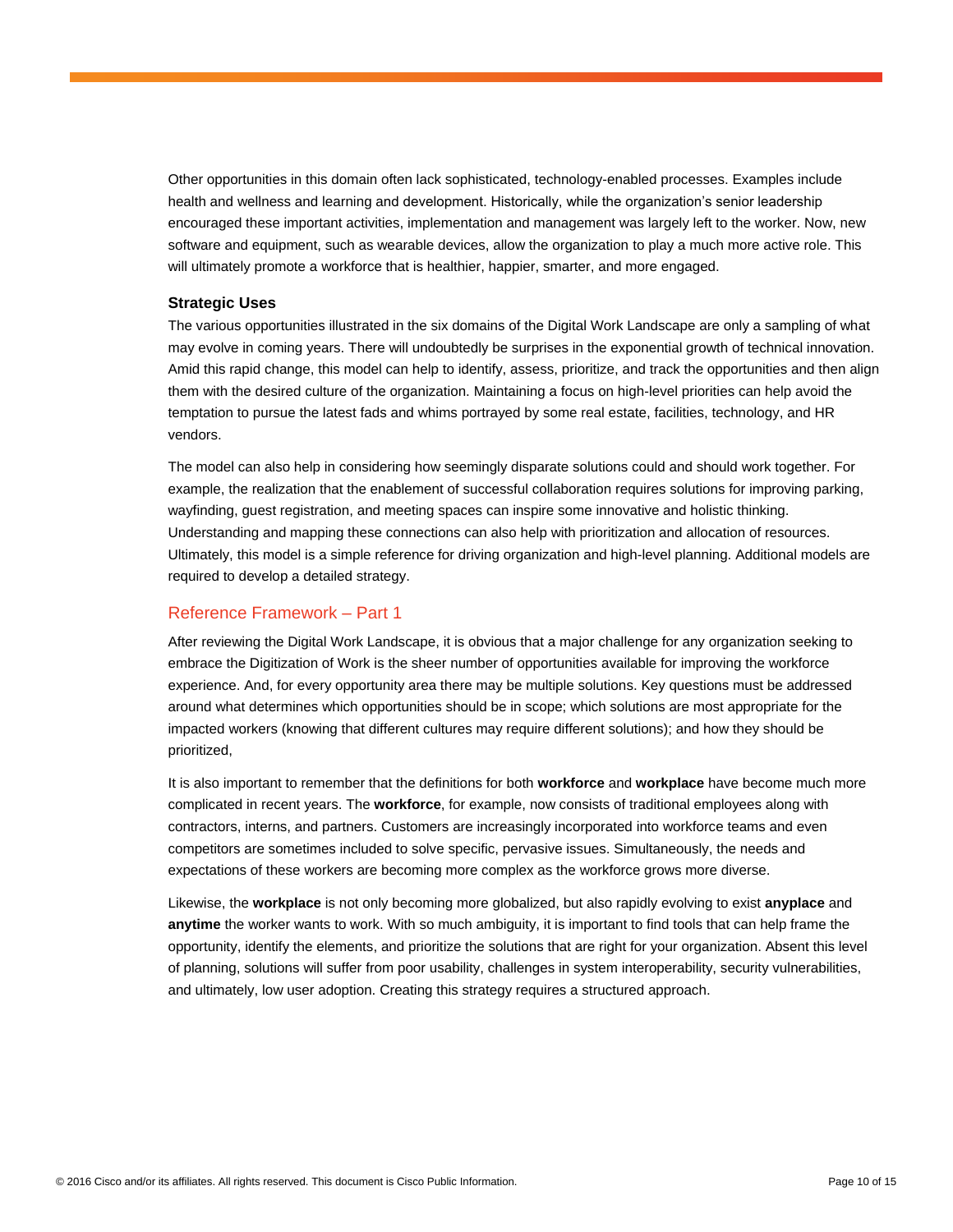Cisco Services has developed the Digital Work Reference Framework and Reference Architecture to help define the scope, and also to establish the connection to business outcomes; provide a means to visualize the interconnections; help prioritize the various solutions; and initiate detailed planning for implementation. The Digital Work Framework establishes this by using a tiered model that consists of four tiers:

- Actors Five key participants in the workforce experience
- Needs The **actors'** seven key requirements for success
- Capabilities The three to five basic solutions that satisfy the **needs**
- Enablers The various tools, processes, and capabilities associated with each of the **capabilities**

The five actors are briefly described in the next section. The needs and capabilities tiers are reviewed in the second part of this white paper series. Examples from the fourth tier, enablers, while occasionally cited, are generally beyond the scope of this white paper and will be discussed in subsequent publications or in more detailed discussions with Cisco workforce experience advisors.

#### <span id="page-10-0"></span>**The Actors – Five Participants of the Digital Work Experience**

The first step is to understand the actors (see Figure 2). **Who**, or in many cases **what**, are the key participants in a workforce experience function. In other words, what resources, human or otherwise, are involved in a successful solution?

The most obvious group of actors is the **people** themselves. Since the focus of digital work is primarily on the activities in the "carpeted spaces" of the organization, this group primarily includes knowledge workers. But it can also include any worker when performing knowledge-type tasks, such as attending meetings, receiving training, or accessing internal information sources. The people group also includes any non-employees, such as contractors or partners when they are integrated into projects, planning, or other tasks critical to the organization's success. Customers and other third parties are a distinct class of people and must be given special consideration due to regulatory and security concerns.



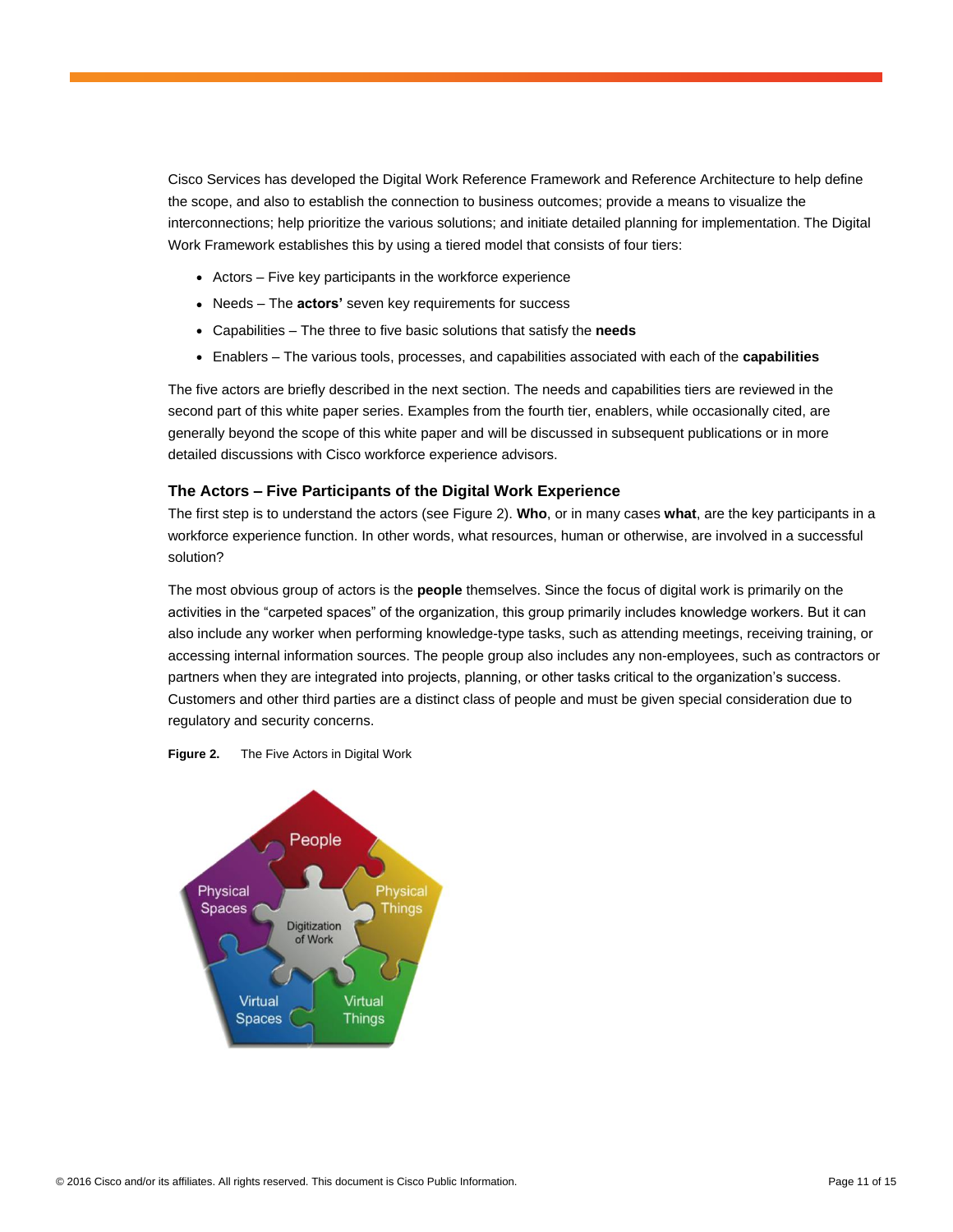The next two groups of actors are associated with spaces. The concept of space as a resource may seem odd at first, but consider the importance in the workday. Many traditional workers spend most of their work life in an assigned office or cubicle. Workers attend meetings in designated meeting rooms. They congregate in break rooms. They seek quiet spaces to concentrate, open spaces to collaborate, and specialized spaces – sometimes outdoors – to relax or exercise. More and more frequently, these spaces may be in the worker's home or in a coworking facility. These are the **physical spaces**. Improved use of this real estate can offer tremendous benefits for the organization, both to the bottom line (real estate is typically the second largest operating cost for an enterprise<sup>13</sup>) and to the top line (employee productivity, innovation, and engagement is strongly impacted by the environment in which they work $^{14}$ ).

**Spaces** in today's environment extend beyond the physical rooms. Organizations now thrive on their ability to use collaboration tools to drive teamwork and rapid decision-making across time and distance. Critical changes in the business environment, such as globalization of the workforce, the increase in home-working, and the explosion of mobile devices, create a pressing demand for bringing people together in **virtual spaces**. These are spaces where they can see and hear one another; present and share documents; and even co-create with tools such as virtual whiteboards. In highly collaborative, global organizations, these real-time, or synchronous, virtual meetings have become as common as those in physical spaces. Done well, physical and virtual meetings seamlessly integrate so that all of the participants feel like they are equally part of the meeting. The use of virtual spaces can also be asynchronous, meaning the participants do not have to be in the same place at the same time. This includes the "rooms" or "communities" in tools such as Cisco Spark™ or Jive. These enable people to participate at their convenience without having to wait for the rest of the team to be there. And like physical or virtual synchronous rooms, workers can still share comments, files and ideas, in a timeframe that is suited to them.

The fourth and fifth groups of actors are the things used every day at work. Like spaces, things are both physical and virtual. **Physical things** are all of the objects touched or handled in the workday, including supplies (pens, paper, flip charts), physical documents and files, computing equipment, furniture, communication and collaboration equipment, and more<sup>vi</sup>. In many cases, these physical things are "waking up" through technology and interacting with the people, spaces, and other things around them. Our computing devices, especially the mobile devices, are the most obvious example, but we see amazing new interactions almost daily. Ink pens that record what we write; wristwatches that do so much more than tell time; cameras that can detect emotion; and so on. The promise of the IoT assures that there will be dramatic changes in this area in just the next few years as we see a five- to ten-fold increase in connected things<sup>15</sup>.

Finally, there are **virtual things**. This is undoubtedly the largest of the actor groups. Included are all of the intangible assets used for work. Examples are online documents, large enterprise systems (for example, enterprise resource planning [ERP] and customer relationship management [CRM]), mobile apps, databases, and essentially any other stored electronic information. Virtual things are the lifeblood of the knowledge worker, and increasingly important to everyone in the organization. A key challenge surrounding this group is the overwhelming volume of information available. Some of the most critical skills for today's workforce are the abilities to find and filter the right information while ignoring or deferring extraneous content.

vi For the purposes of this framework, buildings, including rooms, most fixed assets, and physical infrastructure are not considered to be part of the physical things group. Instead these are defined as physical spaces. Furniture and collaboration equipment may be considered physical things or part of a physical space, depending on the situation.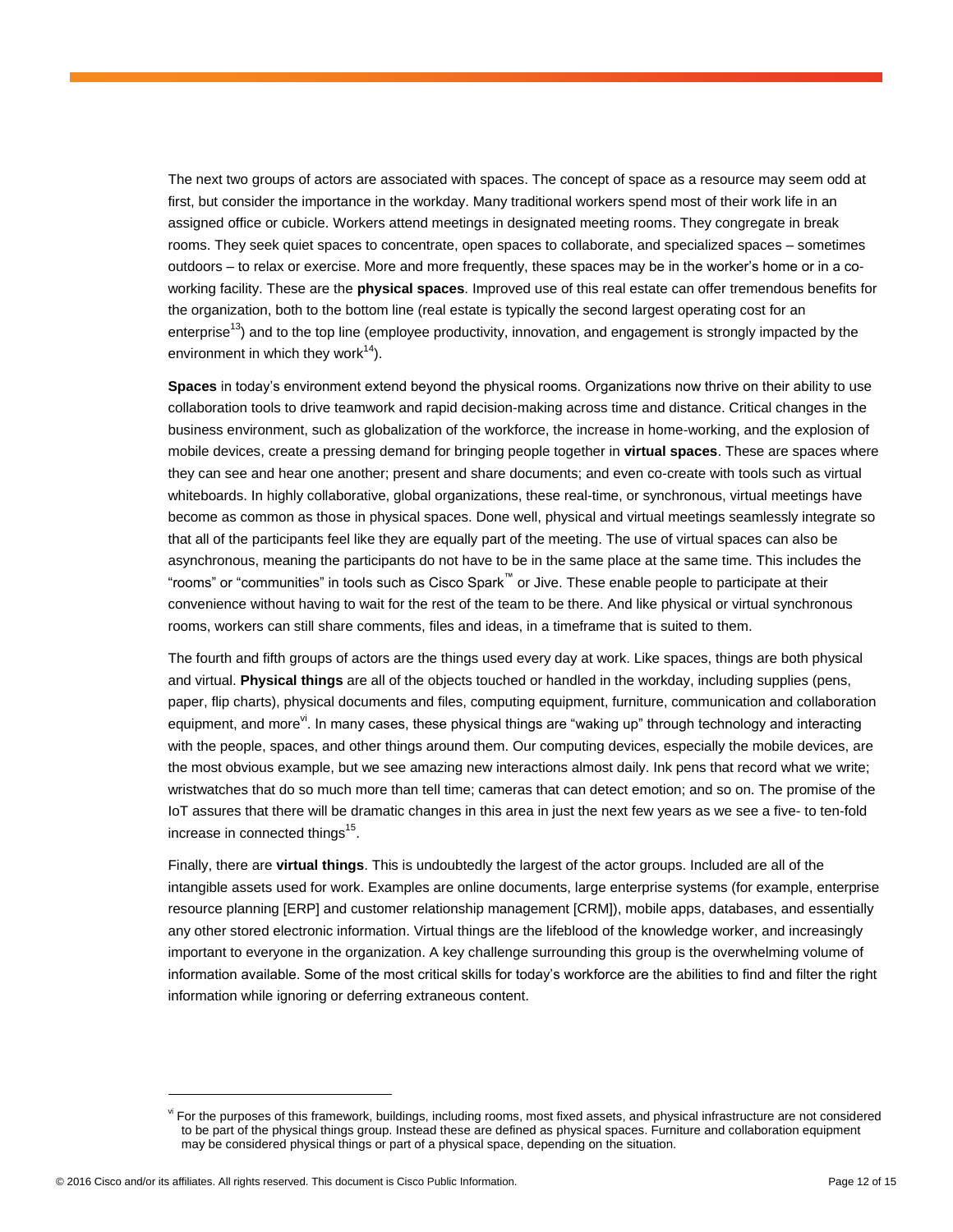Virtual things are typically stored, accessed, managed and viewed using physical things.<sup>vii</sup> In some cases the physical and virtual things are so integrated that they become essentially indistinguishable (for example, a computer and its operating system software).

Each of the five actors has a strong connection to each of the others. And it is no surprise that the greatest opportunities will occur in these intersections. Examples include the new ways people are interfacing with physical spaces to control the meeting room environment (lights, heat, audio/visual, etc.) using a smartphone. Or conversely, the ability for the room to recognize who will be attending a meeting and automatically adjusting to the attendees' preferences. Another example is the interaction of people with both physical and virtual things, where the worker uses a smartphone to quickly find a parking space and then map the shortest path to their meeting room. This avoids a late arrival to a critical meeting, thereby improving productivity and reducing frustration. Finally, there are the examples where people are the beneficiaries but not necessarily aware of the interactions – the new possibilities of the IoT – such as when a building connects with mobile devices to observe space utilization and offers advice for improving floor plan designs. Vili

#### **Conclusion**

Cisco's structured approach to the Digitization of Work addresses current trends that are compelling organizations to pursue **digital business transformation** to use collaboration technologies, mobile and location-aware applications, social media, analytics, and IoT solutions across multiple workforce experience opportunities. This first of a two-part white paper has provided an overview of the Cisco Digital Work Landscape and an understanding of the five key actors in the Digitization of Work.

The second white paper in this series examines the typical activities of a knowledge worker and shows that work can be divided into sets of activities that are common across roles – activities such as finding and gathering resources, meeting, communicating, interacting with equipment, assessing outcomes, etc. It then identifies these as the seven basic needs of the workforce (Figure 3) and offers tools to assess these needs and the supporting capabilities against the organizations goals and priorities.



**Figure 3.** Seven Basic Needs of the Workforce

vii Virtual places are typically accessed, managed and viewed using physical things or, in some cases, through the equipment in a physical space (for example, the in-room telepresence system).

viii "Connected Mobile Experiences (CMX)", Cisco, <u>http://www.cisco.com/c/en/us/solutions/enterprise-networks/connected-mobile-</u> [experiences/index.html.](http://www.cisco.com/c/en/us/solutions/enterprise-networks/connected-mobile-experiences/index.html) "Optimo Predict", Rifiniti[, http://rifiniti.com/predictive-analytics-for-space-planning/.](http://rifiniti.com/predictive-analytics-for-space-planning/)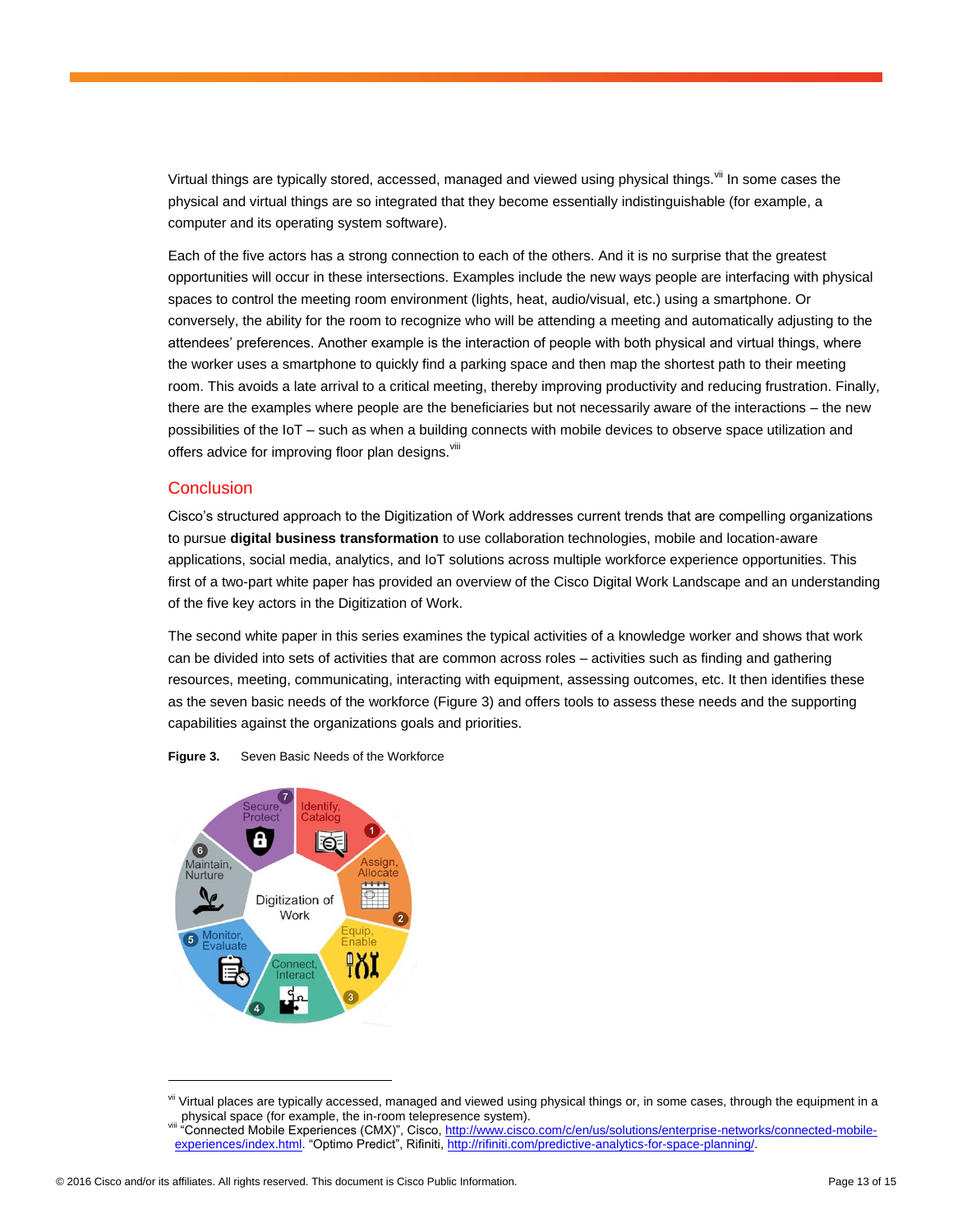These papers are intended as an introduction to further reading and discussion with Cisco subject-matter experts. Cisco Services is committed to helping our customers define and implement a successful Digitization of Work strategy and architecture, and to deploy the associated Cisco or partner offerings in the enterprise. Cisco hopes that you will take advantage of services available through Cisco Services or our partner community to help guide your planning and implementation of your Digitization of Work solutions. We invite you to discuss your strategy with your Cisco account manager, client services manager, workforce experience advisor, or channel partner.

#### <span id="page-13-0"></span>Why Cisco Services

Realize the full business value of your technology investments with smart, personalized services from Cisco together with our partners. Backed by deep networking expertise and a broad ecosystem of partners, Cisco Services can enable you to successfully plan, build, and manage your network as a powerful business platform. Whether you are looking to quickly seize new opportunities to meet rising customer expectations, improve operational efficiency to lower costs, mitigate risk, or accelerate growth, we have a service that can help you.

#### <span id="page-13-1"></span>For More Information

To learn how you can engage Cisco Services to help achieve your vision for the Digitization of Work, contact your Cisco sales representative or certified partner, or visi[t http://www.cisco.com/c/en/us/solutions/workforce](http://www.cisco.com/c/en/us/solutions/workforce-experience/index.html)[experience/index.html](http://www.cisco.com/c/en/us/solutions/workforce-experience/index.html)

#### <span id="page-13-2"></span>References

- <sup>1</sup> Global Center for Digital Business Transformation, an IMD and Cisco initiative, "Digital Vortex: How Digital Disruption is Redefining Industries," June 2015.
- $^2$  Gallup, "State of the Global Workplace: Employee Engagement Insights for Business Leaders Worldwide," October 2013.
- $3$  Global Center for Digital Business Transformation, an IMD and Cisco initiative, "Workforce Transformation in the Digital Vortex," April 2016.
- <sup>4</sup> Morgan, Jacob, The Future of Work: Attract New Talent, Build Better Leaders, and Create a Competitive Organization, 2014.
- <sup>5</sup> Gallup, "State of the American Workplace: Employee Engagement Insights from U.S. Business Leaders," 2013. <sup>6</sup> Bridging the Manufacturing Skills Gap on the Plant Floor," Polytron, [http://polytron.com/blog/bridging-the-manufacturing-skills](http://polytron.com/blog/bridging-the-manufacturing-skills-gap-on-the-plant-floor)[gap-on-the-plant-floor.](http://polytron.com/blog/bridging-the-manufacturing-skills-gap-on-the-plant-floor)

<sup>7</sup> Morgan, Jacob, The Future of Work: Attract New Talent, Build Better Leaders, and Create a Competitive Organization, pg.36, 2014.

8 Morgan, Jacob, "The Future of Work Show – Episode 8: Inside Cisco", [https://youtu.be/cWoFHvLVdaQ.](https://youtu.be/cWoFHvLVdaQ) "Nike Shows Us How to Adapt To a Digital Era," AD60 Inc., [http://www.ad60.com/nike-shows-adapt-digital-era/.](http://www.ad60.com/nike-shows-adapt-digital-era/) "Amex Invests \$100 Million In Its Future: Digital Ecosystem, Not The Plastic Card," Fast Company & Inc., [http://www.fastcompany.com/1793698/amex-invests-100-million-its-future-digital-ecosystem-not-plastic-card.](http://www.fastcompany.com/1793698/amex-invests-100-million-its-future-digital-ecosystem-not-plastic-card)

"The whole building becomes your office." Edwards, Julie, American Builders Quarterly, [http://americanbuildersquarterly.com/2016/glaxosmithkline/.](http://americanbuildersquarterly.com/2016/glaxosmithkline/)

- <sup>10</sup> Collins, Ben, "Hot Desking is a Big Trend Here's Why a Lot of People Hate It," Business Insider, 2013.
- <sup>11</sup> Jones, Jeffrey, "In U.S., Telecommuting for Work Climbs to 37%," Gallup, Aug 2015.

 $12$  Mims, Christopher, "Why Your Home Wi-Fi Is Lousy: Startups, and Google, race to solve the 'home-spectrum crunch'," The Wall Street Journal, Mar 2016.

- <sup>13</sup> CBRE, "Driving an Aggressive Occupancy Cost Reduction Program: A White Paper for Corporate Real Estate," Apr 2013.
- <sup>14</sup> Gensler, "2013 U.S. Workplace Survey: Key Findings," 2013.

<sup>15</sup> Kanellos, Michael, "152,000 Smart Devices Every Minute In 2025: IDC Outlines The Future of Smart Things" [http://www.forbes.com/sites/michaelkanellos/2016/03/03/152000-smart-devices-every-minute-in-2025-idc-outlines-the-future-of](http://www.forbes.com/sites/michaelkanellos/2016/03/03/152000-smart-devices-every-minute-in-2025-idc-outlines-the-future-of-smart-things)[smart-things.](http://www.forbes.com/sites/michaelkanellos/2016/03/03/152000-smart-devices-every-minute-in-2025-idc-outlines-the-future-of-smart-things)

<sup>9</sup> Morgan, Jacob, The Future of Work: Attract New Talent, Build Better Leaders, and Create a Competitive Organization, pg.193, 2014.